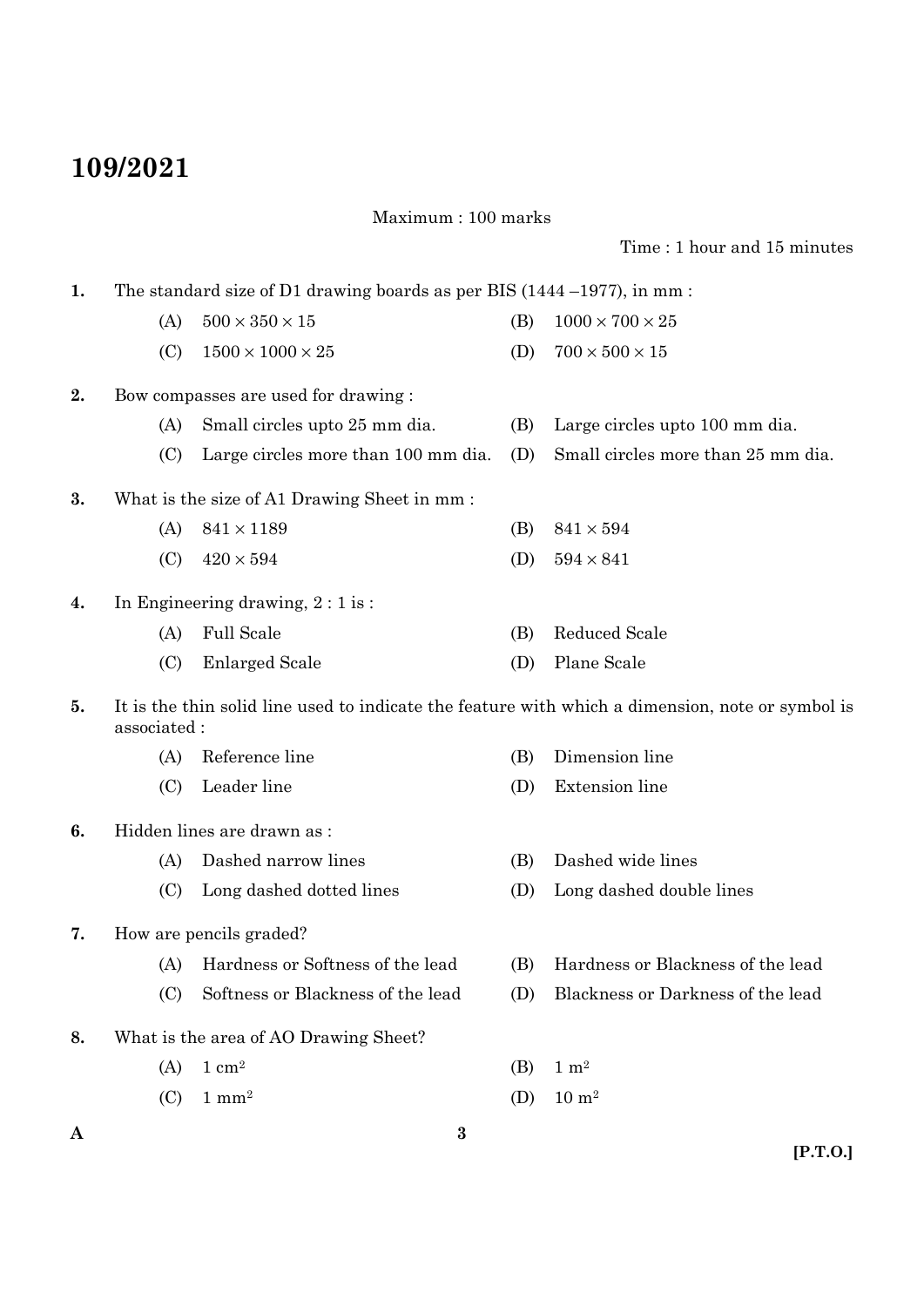| has opposite sides equal and angles not right angles. |                           |                                                              |                                                                                                                                                                                                                                                                                                                                                               |
|-------------------------------------------------------|---------------------------|--------------------------------------------------------------|---------------------------------------------------------------------------------------------------------------------------------------------------------------------------------------------------------------------------------------------------------------------------------------------------------------------------------------------------------------|
| (A)                                                   | Rhombus                   | (B)                                                          | Rhomboid                                                                                                                                                                                                                                                                                                                                                      |
| (C)                                                   | Trapezoid                 | (D)                                                          | Trapezium                                                                                                                                                                                                                                                                                                                                                     |
|                                                       |                           |                                                              |                                                                                                                                                                                                                                                                                                                                                               |
| (A)                                                   | Segment                   | (B)                                                          | Sector                                                                                                                                                                                                                                                                                                                                                        |
| (C)                                                   | Secant                    | (D)                                                          | Tangent                                                                                                                                                                                                                                                                                                                                                       |
|                                                       |                           |                                                              |                                                                                                                                                                                                                                                                                                                                                               |
| (A)                                                   | Time                      | (B)                                                          | Mass                                                                                                                                                                                                                                                                                                                                                          |
| (C)                                                   | Amount of substance       | (D)                                                          | Area                                                                                                                                                                                                                                                                                                                                                          |
|                                                       |                           |                                                              |                                                                                                                                                                                                                                                                                                                                                               |
| (A)                                                   | $30^{\circ}$              | (B)                                                          | $60^{\circ}$                                                                                                                                                                                                                                                                                                                                                  |
| (C)                                                   | $90^{\circ}$              | (D)                                                          | $120^\circ$                                                                                                                                                                                                                                                                                                                                                   |
|                                                       |                           |                                                              |                                                                                                                                                                                                                                                                                                                                                               |
| (A)                                                   | <b>Preliminary Survey</b> | (B)                                                          | Reconnaissance Survey                                                                                                                                                                                                                                                                                                                                         |
| (C)                                                   | Pacing survey             | (D)                                                          | Ranging                                                                                                                                                                                                                                                                                                                                                       |
|                                                       |                           |                                                              |                                                                                                                                                                                                                                                                                                                                                               |
| (A)                                                   | Personal error            | (B)                                                          | Compensating error                                                                                                                                                                                                                                                                                                                                            |
| (C)                                                   | Cumulative error          | (D)                                                          | Instrumental error                                                                                                                                                                                                                                                                                                                                            |
|                                                       |                           |                                                              |                                                                                                                                                                                                                                                                                                                                                               |
| (A)                                                   | $20 \times 12$            | (B)                                                          | $12 \times 20$                                                                                                                                                                                                                                                                                                                                                |
| (C)                                                   | $200\times12$             | (D)                                                          | $120 \times 200$                                                                                                                                                                                                                                                                                                                                              |
|                                                       |                           |                                                              |                                                                                                                                                                                                                                                                                                                                                               |
| (A)                                                   | $S 0^\circ E$             | (B)                                                          | S 0° W                                                                                                                                                                                                                                                                                                                                                        |
| (C)                                                   | S                         | (D)                                                          | N                                                                                                                                                                                                                                                                                                                                                             |
|                                                       |                           |                                                              |                                                                                                                                                                                                                                                                                                                                                               |
| (A)                                                   | Magnetic declination      | (B)                                                          | Bearing                                                                                                                                                                                                                                                                                                                                                       |
| (C)                                                   | Dip                       | (D)                                                          | Angle                                                                                                                                                                                                                                                                                                                                                         |
|                                                       |                           | Which is a derived unit?<br>The size of field book in cm is: | is the part of a circle bounded by an arc and a chord.<br>In a well conditioned triangle, no angle is greater than:<br>The preliminary inspection of the area to be surveyed is called :<br>If the whole circle bearing of a line is $180^\circ$ , its reduced bearing is :<br>The horizontal angle between true meridian and magnetic meridian is known as : |

## **109/2021 4 A**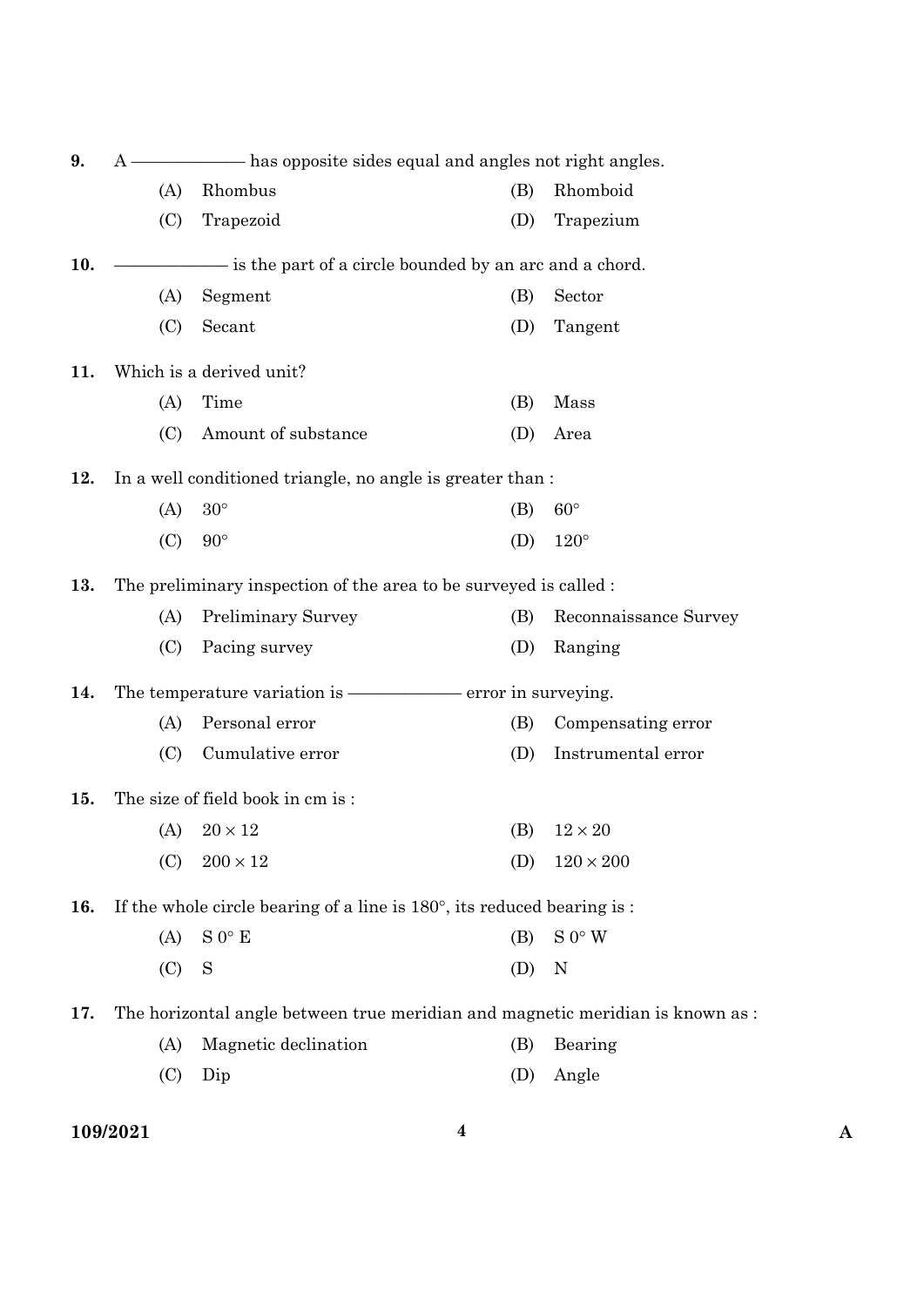| A   |                    | 5                                                                  |            | 109/2021                                           |
|-----|--------------------|--------------------------------------------------------------------|------------|----------------------------------------------------|
|     | (C)                | Computer Aided Drawing                                             | (D)        | Computer Aided Design                              |
|     | (A)                | Computer Auto Drawing                                              | (B)        | Compact Aided Design                               |
| 26. | Full form of CAD:  |                                                                    |            |                                                    |
|     | (C)                | <b>Electronic Direction Management</b>                             | (D)        | Electronic Direction Measurement                   |
|     | (A)                | <b>Electric Direction Management</b>                               | (B)        | Electronic Distance Measurement                    |
| 25. |                    | Full form of EDM is:                                               |            |                                                    |
|     | (C)                | Gas                                                                | (D)        | Solar power                                        |
|     | (A)                | Electricity                                                        | (B)        | Electromagnetic energy                             |
| 24. |                    | How are GPS Satellites powered?                                    |            |                                                    |
|     | (C)                | 12 hours                                                           | (D)        | 24 hours                                           |
|     | (A)                | 2 hours                                                            | (B)        | 8 hours                                            |
| 23. |                    | How long does it take a GPS satellite to orbit the earth?          |            |                                                    |
|     |                    | Great Position System                                              |            |                                                    |
|     | (A)<br>(C)         | <b>Global Position Satellites</b>                                  | (B)<br>(D) | Global Positioning System<br>Grand Position System |
| 22. | Full form of GPS : |                                                                    |            |                                                    |
|     |                    |                                                                    |            |                                                    |
|     | (C)                | Distance                                                           | (D)        | Elevation                                          |
|     | (A)                | Rainfall                                                           | (B)        | Temperature                                        |
| 21. |                    | Contour lines are lines drawn on a map connecting points of equal: |            |                                                    |
|     | (C)                | Triangular plate                                                   | (D)        | Tribrach                                           |
|     | (A)                | Lower plate                                                        | (B)        | Upper plate                                        |
| 20. |                    | Scale plate of a Theodolite is known as :                          |            |                                                    |
|     | (C)                | 74.8 $L^2$ mm                                                      | (D)        | 78.4 $L^2$ mm                                      |
|     | (A)                | 58.2 $L^2$ mm                                                      | (B)        | 64.8 $L^2$ mm                                      |
| 19. |                    | If L is in kilometres, the curvature correction is :               |            |                                                    |
|     | (C)                | Elevation                                                          | (D)        | Altitude                                           |
|     | (A)                | Datum                                                              | (B)        | Bench Mark                                         |
| 18. |                    | A fixed reference point of known elevation is :                    |            |                                                    |

**[P.T.O.]**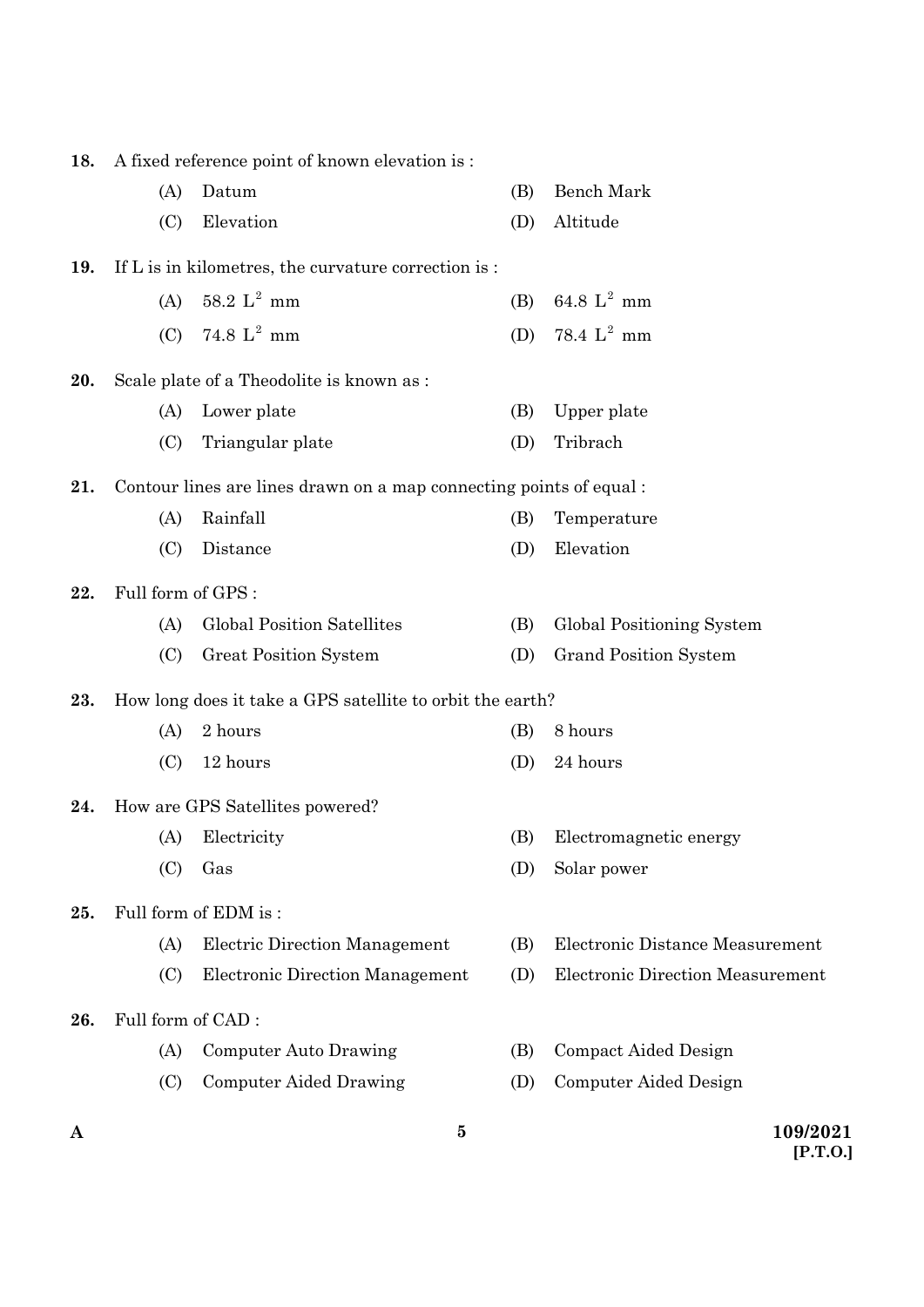| 27. |                   | In the context of CAD, What does UCS means?                                        |     |                                                                                 |
|-----|-------------------|------------------------------------------------------------------------------------|-----|---------------------------------------------------------------------------------|
|     | (A)               | User Control System                                                                | (B) | User Coordinate System                                                          |
|     | (C)               | User Connecting System                                                             | (D) | User Cover System                                                               |
| 28. |                   | To fit all drawing object in the visible drawing area, What do you need to select? |     |                                                                                 |
|     | (A)               | Zoom extents                                                                       | (B) | Window                                                                          |
|     | (C)               | Limits                                                                             | (D) | Display                                                                         |
| 29. |                   | What is the keyboard shortcut to turn ON/OFF the ORTHO mode in Auto CAD?           |     |                                                                                 |
|     | (A)               | $\mathrm{F}_3$                                                                     | (B) | F <sub>5</sub>                                                                  |
|     | (C)               | $\mathrm{F}_8$                                                                     | (D) | F <sub>9</sub>                                                                  |
| 30. |                   |                                                                                    |     | - are the instructions you provide to CAD software to achieve the end result.   |
|     | (A)               | Tools                                                                              | (B) | Tabs                                                                            |
|     | (C)               | Icons                                                                              | (D) | Commands                                                                        |
| 31. | activate it.      |                                                                                    |     | Some CAD programs have a command line, this is where $(a/as)$ — can be typed to |
|     | (A)               | Variables                                                                          | (B) | Numeric value                                                                   |
|     | (C)               | Command                                                                            | (D) | Alphabet                                                                        |
| 32. | A -               | is a drawing file with pre configured used settings.                               |     |                                                                                 |
|     | (A)               | Begin                                                                              | (B) | New command                                                                     |
|     | (C)               | Template                                                                           | (D) | Save command                                                                    |
| 33. |                   |                                                                                    |     | is a command, it makes multiple copies of selected objects in a rectangular or  |
|     | circular pattern. |                                                                                    |     |                                                                                 |
|     |                   | $(A)$ Trim                                                                         |     | (B) Extend                                                                      |
|     | (C)               | Chamfer                                                                            | (D) | Array                                                                           |
| 34. |                   | Monk bond is related to:                                                           |     |                                                                                 |
|     | (A)               | 5 headers                                                                          |     | Flemish garden wall bond, in which each course contains one stretcher to        |
|     | (B)               | English garden wall bond                                                           |     |                                                                                 |
|     | (C)               | Dutch bond                                                                         |     |                                                                                 |
|     | (D)               | stretchers                                                                         |     | Flemish garden wall bond in which each course contains one header to two        |
|     |                   |                                                                                    |     |                                                                                 |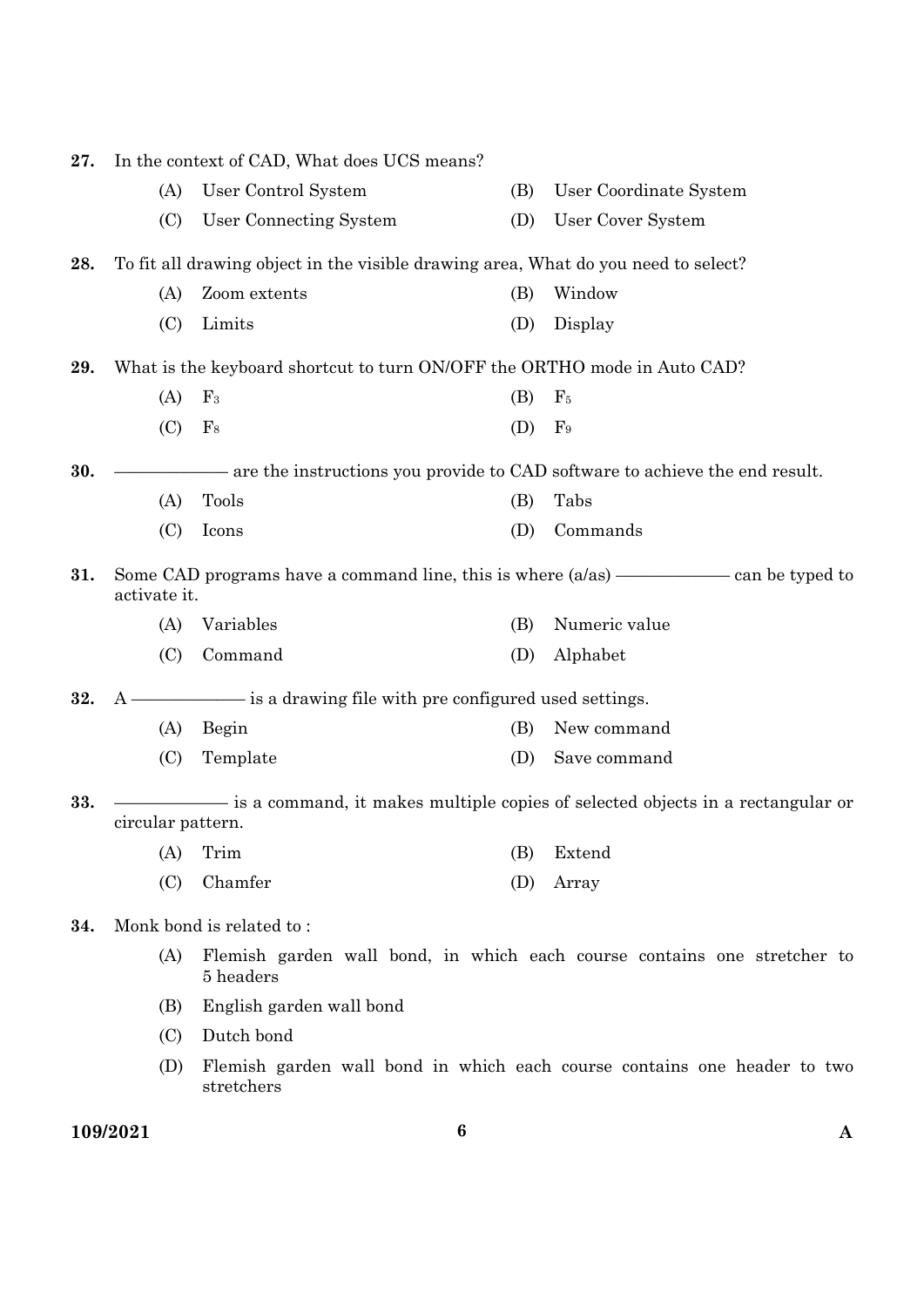| 35. |     | the soil is 30°, then depth of foundation in metre is?                        |     | While using Rankine's formula to find the minimum depth of foundation, if angle of repose of |
|-----|-----|-------------------------------------------------------------------------------|-----|----------------------------------------------------------------------------------------------|
|     |     |                                                                               |     |                                                                                              |
|     |     | (A) $0.25 \times \frac{P}{W}$<br>(C) $0.11 \times \frac{P}{W}$                |     | (B) $2.25 \times \frac{P}{W}$<br>(D) $0.33 \times \frac{P}{W}$                               |
| 36. |     | Lower pitch of mansard truss varies from :                                    |     |                                                                                              |
|     | (A) | $30^{\circ}$ to $40^{\circ}$                                                  | (B) | $60^{\circ}$ to $70^{\circ}$                                                                 |
|     | (C) | $60^\circ$ to $80^\circ$                                                      | (D) | $15^{\circ}$ to $20^{\circ}$                                                                 |
| 37. |     | The intermediate supports for the binders in a triple joist timber floor is : |     |                                                                                              |
|     | (A) | Furring piece                                                                 | (B) | Strutting                                                                                    |
|     | (C) | Bridging joist                                                                | (D) | Girders                                                                                      |
| 38. |     | Which flooring is known as composition flooring?                              |     |                                                                                              |
|     | (A) | Linoleum                                                                      | (B) | Magnesite                                                                                    |
|     | (C) | Cork and bitumen                                                              | (D) | Glass and asbestos                                                                           |
| 39. |     | A type of pointing in which a projection is formed in shape of $V$ is:        |     |                                                                                              |
|     | (A) | Vee pointing                                                                  | (B) | Tuck pointing                                                                                |
|     | (C) | Weathered pointing                                                            | (D) | None of these                                                                                |
| 40. |     | The slump recommended for mass concrete work is :                             |     |                                                                                              |
|     | (A) | $25$ to $50$ mm                                                               | (B) | 20 to 40 mm                                                                                  |
|     | (C) | 80 to 150 mm                                                                  | (D) | 50 to 100 mm                                                                                 |
| 41. |     | removed for the purpose of providing openings or rebuilding is :              |     | The temporary vertical support to the walls, roofs, floors etc. when lower portion is to be  |
|     | (A) | Raking shore                                                                  | (B) | Dead shore                                                                                   |
|     | (C) | Flying shore                                                                  | (D) | None of these                                                                                |
| 42. |     | interior surface is under tension, is :                                       |     | The defect of the timber, in which the outer surface of the timber is under compression and  |

- (A) Twist (B) Warp
- (C) Split (D) Case hardening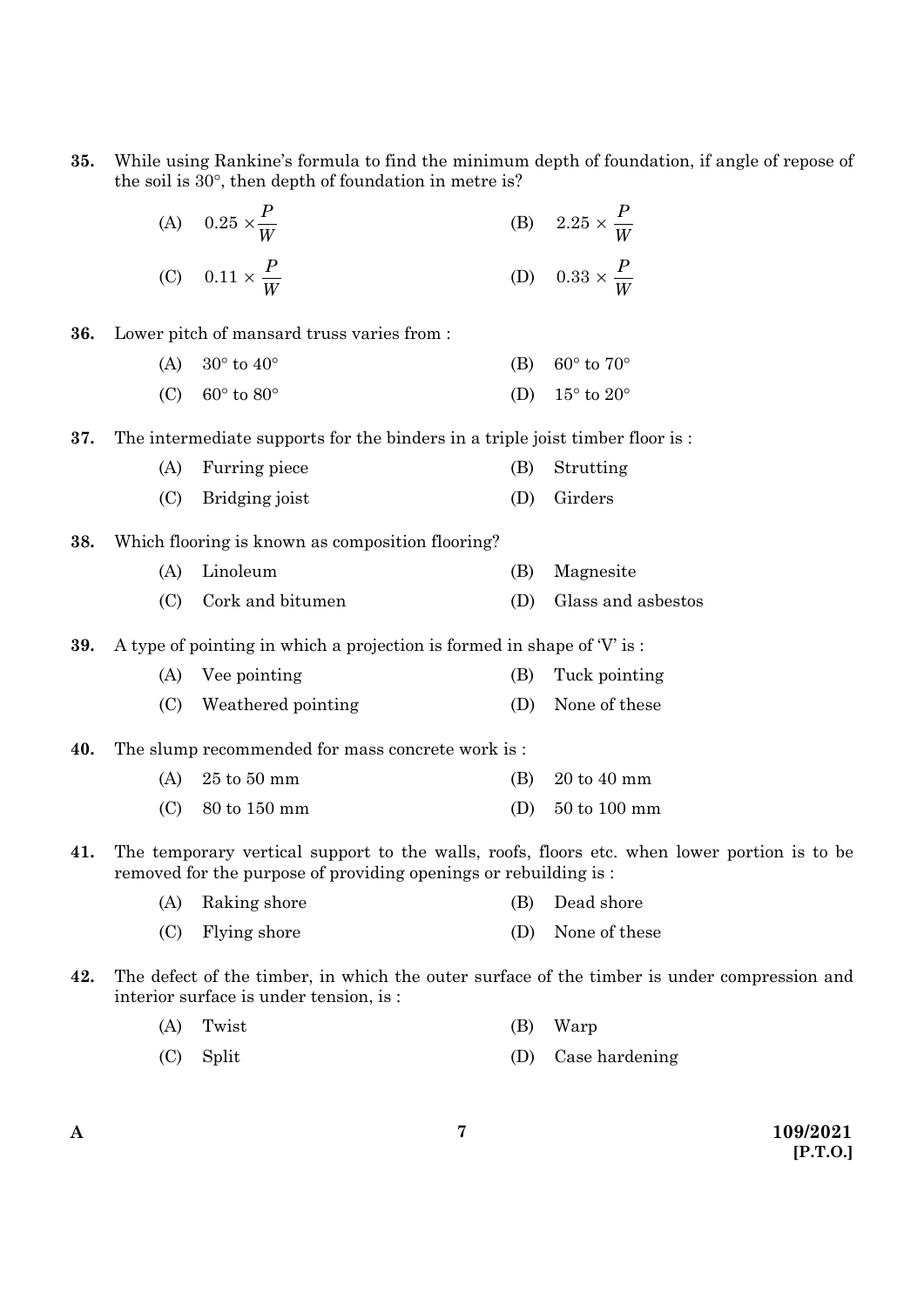- **43.** The test which is conducted to find out the workability of stiff concrete misc having very low workability is :
	- (A) Compaction test (B) Slump test
	- (C) Vee-bee test (D) All of these
- **44.** Which of the following statement is true in connection with 'FRC'?
	- (A) It has thick section (B) It has thin section
	- (C) Less durable (D) Production cost is more
- **45.** The attrition test is done to determine
	- (A) Presence of  $CaCO<sub>3</sub>$
	- (B) Percentage of water absorption of test stone
	- (C) To determine the rate of wear of stone
	- (D) All of these
- **46.** Grades of concrete for RCC shall not be less than :
	- (A)  $M_{10}$  (B)  $M_{15}$ (C)  $M_{20}$  (D)  $M_{7.5}$
- **47.** The portion of a standard brick cut in such a way that an angle other than right angle is formed in plan is called :
	- (A) Coping brick (B) Cow-nose brick (C) Bull-nose brick (D) Squint brick
- **48.** The name of the timber piece whose breadth and thickness exceed 50 mm but the length is less than 200 mm is :

| (A) Quartering  | (B) Deal  |
|-----------------|-----------|
| $(C)$ Scantling | (D) Baulk |

**49.** The process by which lime is converted into hydrated lime by adding water into it is :

| (A) Slaking   | (B) Setting      |
|---------------|------------------|
| (C) Hydration | (D) All of these |

- **50.** Rapid hardening cement has high percentage of :
	- (A) Silica (B) Sulphur
	- (C) Alumina (D) Lime
- **109/2021 8 A**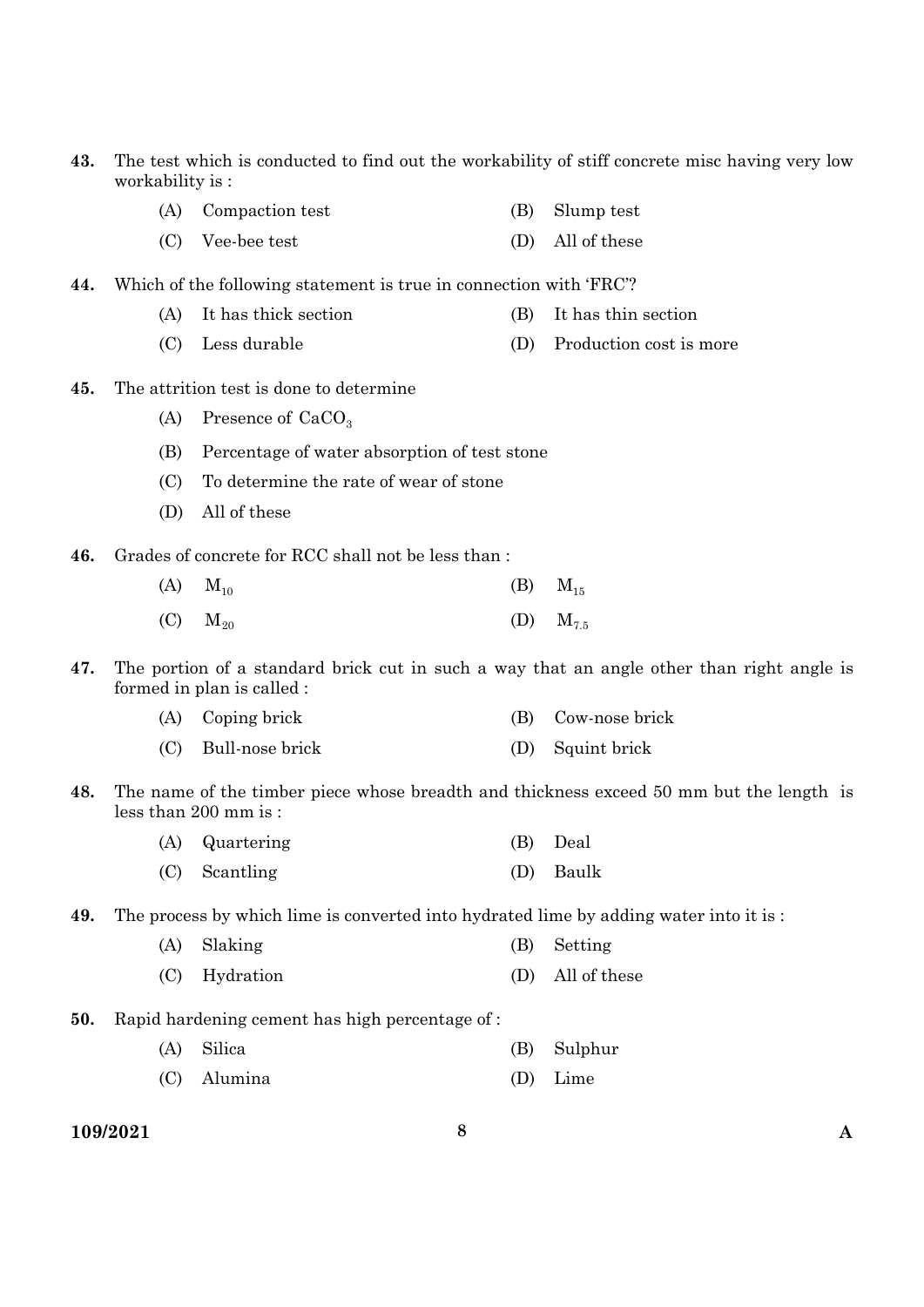| 51. | The type of finish in which irregular type of sinking is done in the central portion of the<br>stone is : |                                                                                            |     |                                                                                                    |
|-----|-----------------------------------------------------------------------------------------------------------|--------------------------------------------------------------------------------------------|-----|----------------------------------------------------------------------------------------------------|
|     | (A)                                                                                                       | Punched finish                                                                             | (B) | Reticulated finish                                                                                 |
|     | (C)                                                                                                       | Vermiculated finish                                                                        | (D) | Picked finish                                                                                      |
| 52. |                                                                                                           | Ordinary cement achieves about 70% of its final strength in:                               |     |                                                                                                    |
|     | (A)                                                                                                       | 7 days                                                                                     | (B) | 14 days                                                                                            |
|     | (C)                                                                                                       | 28 days                                                                                    | (D) | One year                                                                                           |
| 53. |                                                                                                           | Which compound is responsible for the initial setting of portland cement?                  |     |                                                                                                    |
|     | (A)                                                                                                       | Tri-calcium aluminate                                                                      | (B) | Dicalcium silicate                                                                                 |
|     | (C)                                                                                                       | Tetra calcium alumino ferrite                                                              | (D) | Tri-calcium silicate                                                                               |
| 54. |                                                                                                           | Which of the following tiles having semi-circular corrugations in longitudinal directions? |     |                                                                                                    |
|     | (A)                                                                                                       | Pot tiles                                                                                  | (B) | Pan tiles                                                                                          |
|     | (C)                                                                                                       | MP tiles                                                                                   | (D) | Sial kot tiles                                                                                     |
| 55. |                                                                                                           | Storage occupancy building includes the category of :                                      |     |                                                                                                    |
|     | (A)                                                                                                       | Group 'E'                                                                                  | (B) | Group 'H'                                                                                          |
|     | (C)                                                                                                       | Group 'F'                                                                                  | (D) | Group $G_1$                                                                                        |
| 56. |                                                                                                           | The mean horizontal distance between the front and rear plot boundaries is :               |     |                                                                                                    |
|     | (A)                                                                                                       | Depth of plot                                                                              | (B) | Width of plot                                                                                      |
|     | (C)                                                                                                       | Side set back                                                                              | (D) | None of these                                                                                      |
| 57. |                                                                                                           |                                                                                            |     | While specifying for earth work in foundation trenches, drains etc. the initial lift is taken as : |
|     | (A)                                                                                                       | $1.20 \text{ m}$                                                                           | (B) | 2m                                                                                                 |
|     | (C)                                                                                                       | 1.00 <sub>m</sub>                                                                          | (D) | $1.50 \text{ m}$                                                                                   |
| 58. |                                                                                                           | Generally total volume of dry mortar for pointing in brick work for 10 m <sup>2</sup> is : |     |                                                                                                    |
|     | (A)                                                                                                       | $0.06 \; \mathrm{m}^3$                                                                     | (B) | $0.80 \; \mathrm{m}^3$                                                                             |
|     | (C)                                                                                                       | $0.60 \text{ m}^3$                                                                         | (D) | $0.07$ m <sup>3</sup>                                                                              |
| 59. |                                                                                                           | If the age of the building is 10 to 20 years, then total depreciation is :                 |     |                                                                                                    |
|     | (A)                                                                                                       | 0.75                                                                                       | (B) | 9%                                                                                                 |
|     | (C)                                                                                                       | 15%                                                                                        | (D) | 7.50%                                                                                              |
|     |                                                                                                           |                                                                                            |     |                                                                                                    |

**9**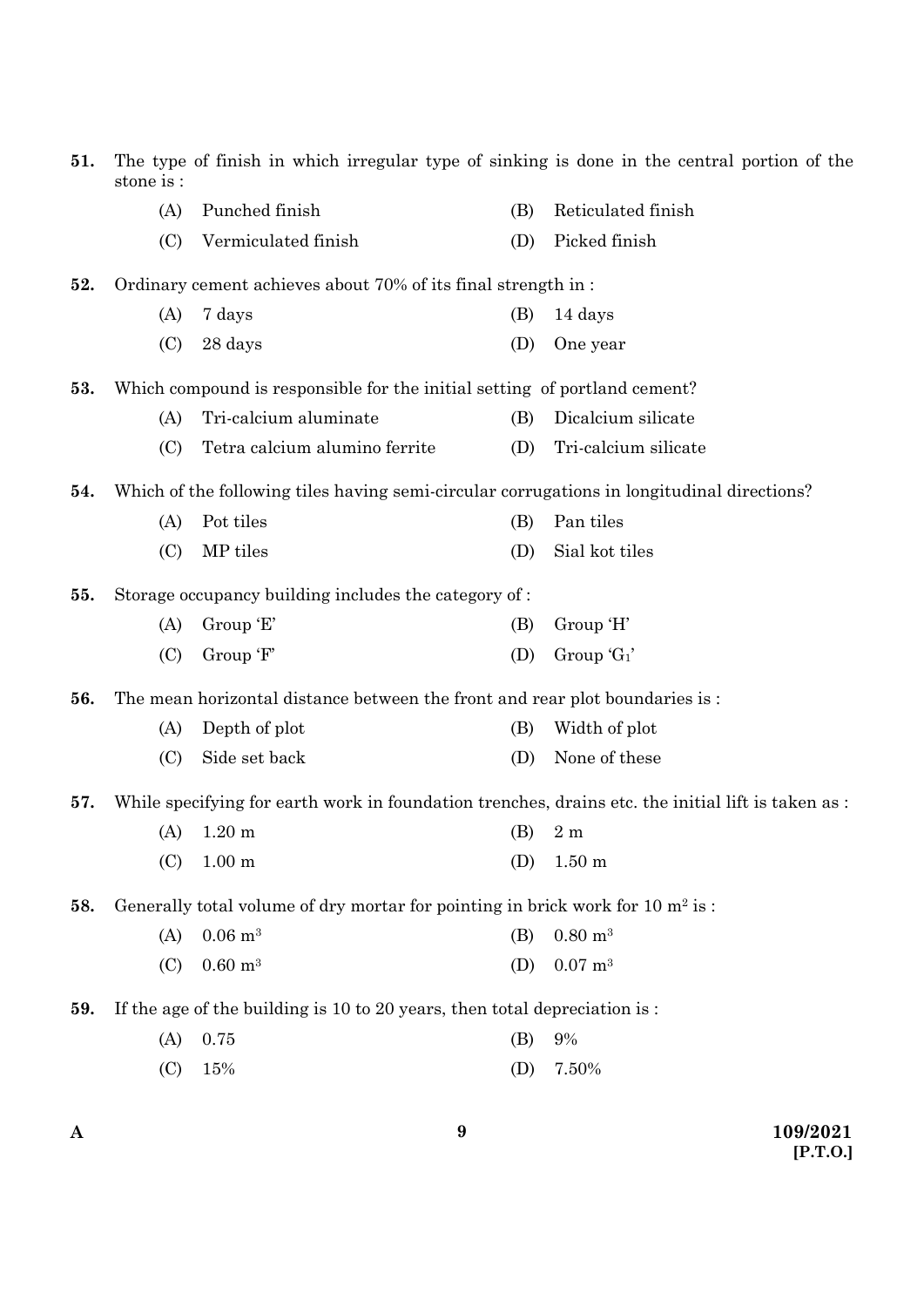| 60. |          | The life span of iron work in roofing is:                                               |     |                                       |             |
|-----|----------|-----------------------------------------------------------------------------------------|-----|---------------------------------------|-------------|
|     | (A)      | 80 years                                                                                | (B) | 75 years                              |             |
|     | (C)      | 65 years                                                                                | (D) | 85 years                              |             |
| 61. |          | The out $-$ turn of the mason in stone arch work is:                                    |     |                                       |             |
|     | (A)      | $0.30 \; \mathrm{m}^3$                                                                  | (B) | $0.40 \; \mathrm{m}^3$                |             |
|     | (C)      | $0.50 \text{ m}^3$                                                                      | (D) | $0.60 \; \mathrm{m}^3$                |             |
| 62. |          | Clear cover in reinforcement for foundation slabs and beams is:                         |     |                                       |             |
|     | (A)      | $30 \text{ mm}$                                                                         | (B) | $40 \text{ mm}$                       |             |
|     | (C)      | $50 \text{ mm}$                                                                         | (D) | $60 \text{ mm}$                       |             |
| 63. |          | Scrap value of a building is:                                                           |     |                                       |             |
|     | (A)      | 10% of its total cost of construction                                                   | (B) | 8% of its total cost of construction  |             |
|     | (C)      | 6% of its total cost of construction                                                    | (D) | 12% of its total cost of construction |             |
| 64. |          | For painting or varnishing of Venetian doors, one surface area should be multiplied by: |     |                                       |             |
|     | (A)      | One time one surface area for both sides                                                |     |                                       |             |
|     | (B)      | Two times one surface area for both sides                                               |     |                                       |             |
|     | (C)      | Two and half times one surface area for both sides                                      |     |                                       |             |
|     | (D)      | Three times one surface area for both sides                                             |     |                                       |             |
| 65. |          | For the complete work of ornamental or large cornice, the payment is done:              |     |                                       |             |
|     | (A)      | Per m                                                                                   | (B) | Per m <sup>2</sup>                    |             |
|     | (C)      | Per m <sup>3</sup>                                                                      | (D) | None of these                         |             |
| 66. |          | The incidental expenses of miscellaneous character in an estimate is:                   |     |                                       |             |
|     |          | (A) $2 \text{ to } 5\%$ of estimated cost (B) $1 \text{ to } 3\%$ of estimated cost     |     |                                       |             |
|     | (C)      | 5 to 8 % of estimated cost                                                              | (D) | 3 to 5 % of estimated cost            |             |
| 67. |          | Weight of one cubic feet portland cement is:                                            |     |                                       |             |
|     | (A)      | $50 \text{ kg}$                                                                         | (B) | $41 \text{ kg}$                       |             |
|     | (C)      | $31 \text{ kg}$                                                                         | (D) | $45 \text{ kg}$                       |             |
| 68. |          | Covered area of the building depends on:                                                |     |                                       |             |
|     | (A)      | Plinth area                                                                             | (B) | Carpet area                           |             |
|     | (C)      | Size of the plot                                                                        | (D) | Floor area Ratio                      |             |
|     | 109/2021 | 10                                                                                      |     |                                       | $\mathbf A$ |
|     |          |                                                                                         |     |                                       |             |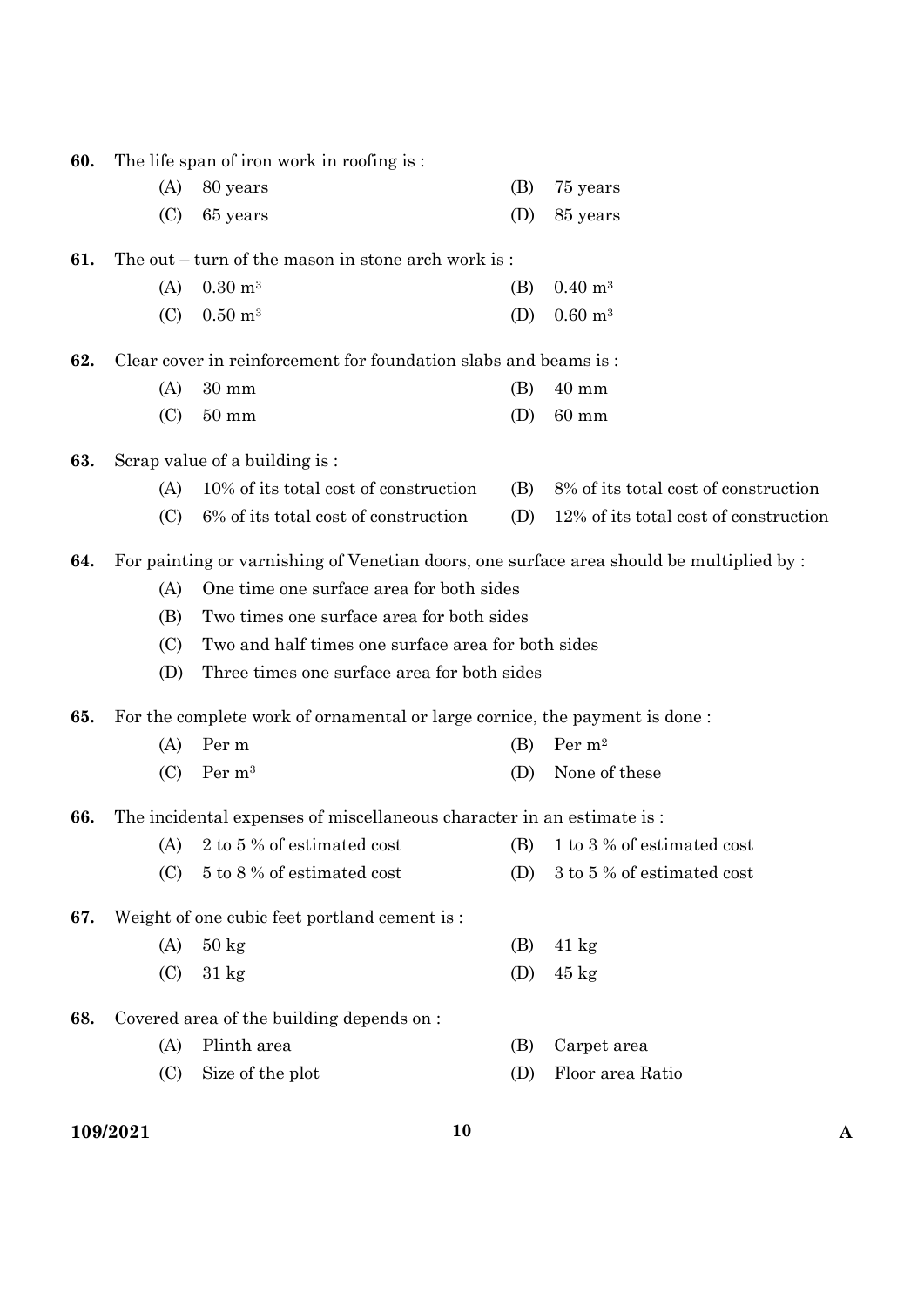| 69. |                      |                                                                                               |     | When mezzanine floor is used for residential purposes, its floor area should not be less than? |
|-----|----------------------|-----------------------------------------------------------------------------------------------|-----|------------------------------------------------------------------------------------------------|
|     | (A)                  | $8.50\ \mathrm{m}^2$                                                                          | (B) | $7.50 \; \mathrm{m}^2$                                                                         |
|     | (C)                  | $9.50 \; \mathrm{m}^2$                                                                        | (D) | $10.50 \; \mathrm{m}^2$                                                                        |
| 70. |                      | Quantity of 20 mm coarse aggregate in a cement concrete mix $1:2:4$ for 10 m <sup>3</sup> is: |     |                                                                                                |
|     | (A)                  | $9 \text{ m}^3$                                                                               | (B) | $7 \text{ m}^3$                                                                                |
|     | (C)                  | $4 \text{ m}^3$                                                                               | (D) | $10 \; \mathrm{m}^3$                                                                           |
| 71. |                      | For plastering and pointing, no deduction is made for opening upto:                           |     |                                                                                                |
|     | (A)                  | $0.30 \; \mathrm{m}^2$                                                                        | (B) | $0.40 \; \mathrm{m}^2$                                                                         |
|     | (C)                  | $0.50 \; \mathrm{m}^2$                                                                        | (D) | $0.60 \; \mathrm{m}^2$                                                                         |
| 72. |                      | Weight of 12 mm diameter MS bar in kilogram for 10 m is:                                      |     |                                                                                                |
|     | (A)                  | $8.90$ kg                                                                                     | (B) | $14.40 \text{ kg}$                                                                             |
|     | (C)                  | $12 \text{ kg}$                                                                               | (D) | $10.12$ kg                                                                                     |
| 73. |                      | For the supply of stiff paint, unit of measurement in MKS system is :                         |     |                                                                                                |
|     | (A)                  | $\log$                                                                                        | (B) | Litre                                                                                          |
|     | (C)                  | Per bottle                                                                                    | (D) | None of these                                                                                  |
| 74. |                      | Surface tension of liquid is expressed in :                                                   |     |                                                                                                |
|     | (A)                  | $N/m^2$                                                                                       | (B) | N/m                                                                                            |
|     | (C)                  | $KN/m^2$                                                                                      | (D) | $N/mm^2$                                                                                       |
| 75. | proportion $1:3$ is: |                                                                                               |     | Find the quantity of cement required for 10 $m3$ of brick masonry in cement sand mortar of     |
|     | (A)                  | 14 bag                                                                                        | (B) | 18 <sub>bag</sub>                                                                              |
|     | (C)                  | $22$ bag                                                                                      | (D) | 16 bags                                                                                        |
| 76. |                      | The period of Kharif season is in between:                                                    |     |                                                                                                |
|     | (A)                  | $30th$ April to 1 <sup>st</sup> September                                                     | (B) | 1 <sup>st</sup> October to 31 <sup>st</sup> March                                              |
|     | (C)                  | $31st$ March to $31st$ August                                                                 | (D) | 1 <sup>st</sup> April to 30 <sup>th</sup> September                                            |
| 77. |                      | The weight of the silt flowing in the canal is expressed in:                                  |     |                                                                                                |
|     | (A)                  | $\text{kg/m}^2$                                                                               | (B) | kg/second                                                                                      |
|     | (C)                  | kg/minute                                                                                     | (D) | kg/hour                                                                                        |
| A   |                      |                                                                                               | 11  | 109/2021                                                                                       |
|     |                      |                                                                                               |     |                                                                                                |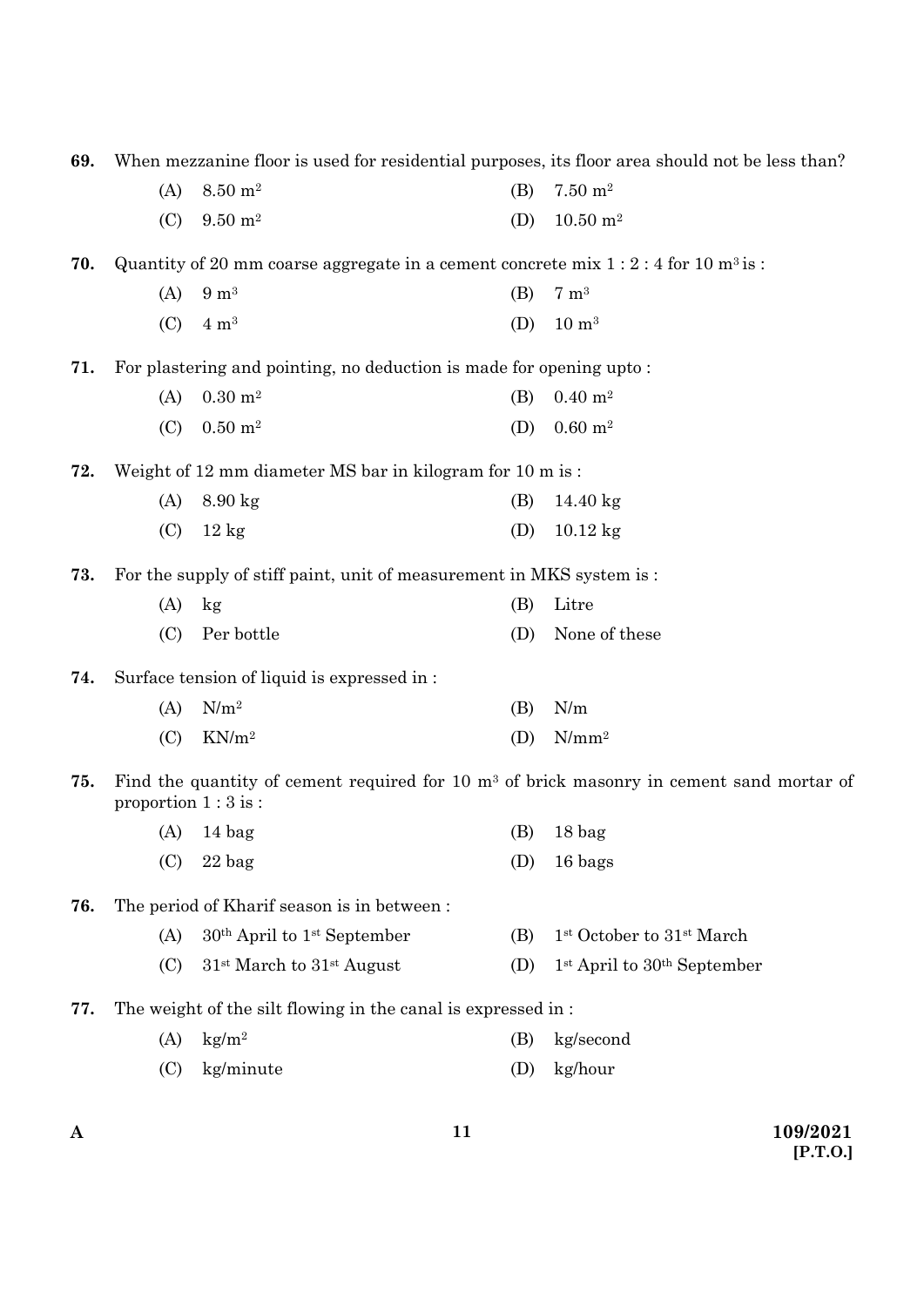| 78. |          | Which of the following statement is true, in the case of 'fern leaf catchment area'? |     |                                                                                            |
|-----|----------|--------------------------------------------------------------------------------------|-----|--------------------------------------------------------------------------------------------|
|     | (A)      | It gives greater run off                                                             |     |                                                                                            |
|     | (B)      | Time of flow is smaller and same                                                     |     |                                                                                            |
|     | (C)      | Time of concentration is more                                                        |     |                                                                                            |
|     | (D)      | Discharge is distributed over a short period                                         |     |                                                                                            |
| 79. |          | When 'groynes' are pointed towards upstream side of the river, it is called?         |     |                                                                                            |
|     | (A)      | Attractive groynes                                                                   | (B) | Repelling groynes                                                                          |
|     | (C)      | Deflecting groynes                                                                   | (D) | Tee-groynes                                                                                |
| 80. |          | The number of blades provided in a Kaplan turbine runner is :                        |     |                                                                                            |
|     | (A)      | 16 to 24 Nos.                                                                        | (B) | 8 to 12 Nos.                                                                               |
|     | (C)      | $4$ to $8$ Nos.                                                                      | (D) | 2 to 6 Nos.                                                                                |
| 81. |          | Which of the following, works on the principle of water hammer?                      |     |                                                                                            |
|     | (A)      | Hydraulic intensifier                                                                | (B) | Hydraulic crane                                                                            |
|     | (C)      | Hydraulic lift                                                                       | (D) | Hydraulic ram                                                                              |
| 82. |          | The discharge of minor distributaries are usually:                                   |     |                                                                                            |
|     | (A)      | Less than 0.25 cumecs                                                                | (B) | Greater than 0.25 cumecs                                                                   |
|     | (C)      | Less than 0.50 cumecs                                                                | (D) | Greater than 0.50 cumecs                                                                   |
| 83. |          | The reason of forming the 'viscosity' of a liquid is:                                |     |                                                                                            |
|     | (A)      | Surface tension of liquid                                                            |     |                                                                                            |
|     | (B)      | Density of the liquid                                                                |     |                                                                                            |
|     | (C)      | Cohesion and interaction between particles of liquid                                 |     |                                                                                            |
|     | (D)      | Capilarity of liquid                                                                 |     |                                                                                            |
| 84. |          | statement is associated with :                                                       |     | The intensity of pressure at any point in a fluid at rest is same in all directions. This  |
|     | (A)      | Newton's law                                                                         | (B) | Euler's law                                                                                |
|     | (C)      | Pascal's law                                                                         | (D) | Bernoulli's law                                                                            |
| 85. |          |                                                                                      |     | A dam which consists of number of piers, and dividing the space into a number of spans is: |
|     | (A)      | Arch dams                                                                            | (B) | Gravity dams                                                                               |
|     | (C)      | Rock fill dams                                                                       | (D) | Buttress dams                                                                              |
|     | 109/2021 |                                                                                      | 12  | A                                                                                          |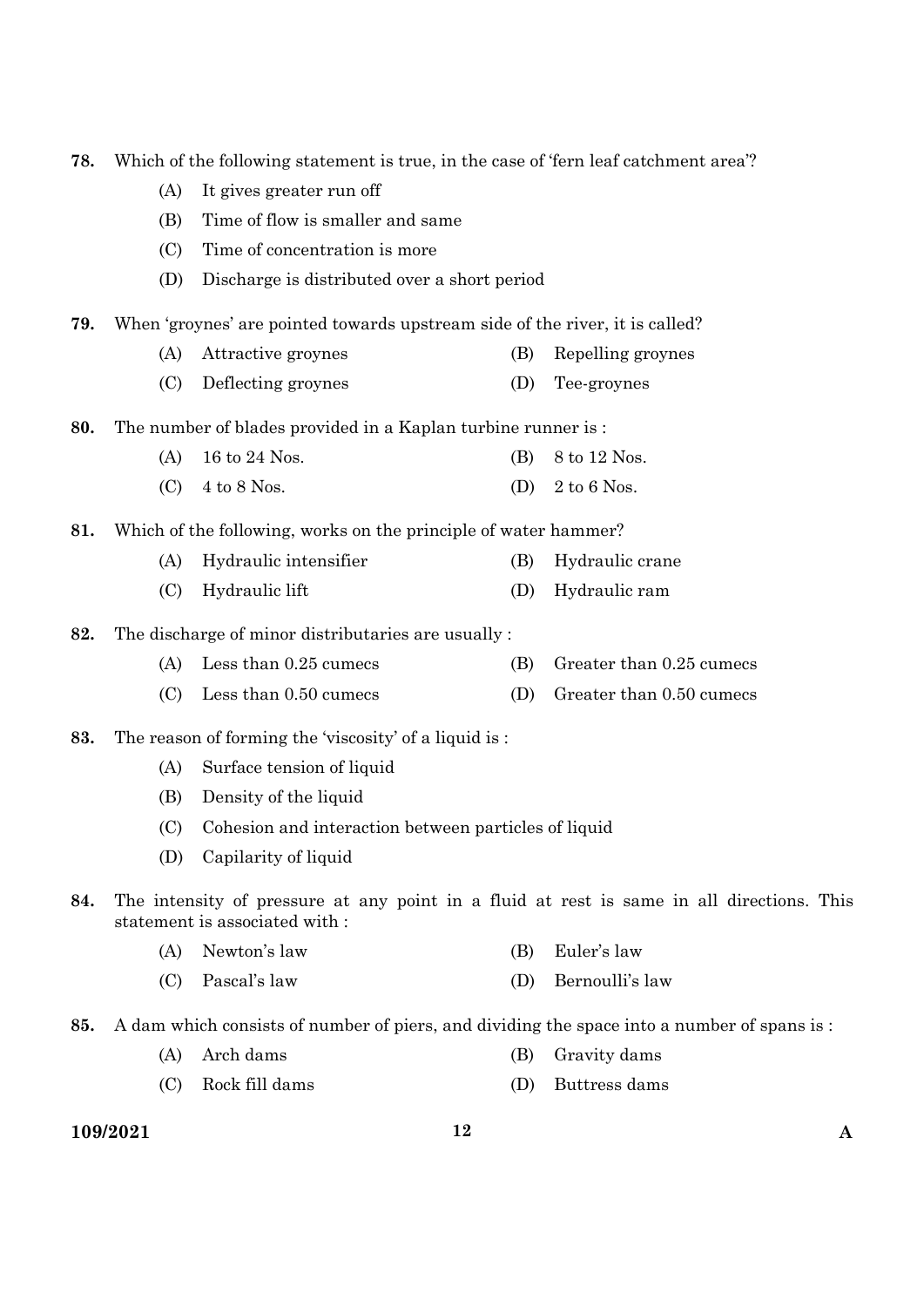- **86.** A canal syphon is most suitable if....?
	- (A) The canal bed level is sufficiently above the HFL of the drainage
	- (B) The canal bed level is slightly below the HFL of the drainage and the drainage is small
	- (C) The canal bed and the drainage bed are almost, at the same level
	- (D) The 'FSL' of the canal is slightly above the bed level of the drainage and the canal is of small size
- **87.** Which of the following statement is true?
	- (A) Divide walls are the part of storage head works
	- (B) Proper reach is not required while selecting a site for head works
	- (C) The river section at the site of head work should be widened
	- (D) The main function of under sluices is to divert the silt in the river bed
- **88.** 'Hyetograph' represents :
	- (A) Discharge is plotted in 'Y' axis and time is plotted in 'X' axis
	- (B) Discharge is plotted in 'X' axis and time is plotted in 'Y' axis
	- (C) Graphical representation of average rainfall and rain fall excess
	- (D) Graphical representation of rain fall and its specified area of catchment
- **89.** Internal dimensions of a water tank is 5 m, 6 m, 7 m respectively. What is the capacity of tank is litres?

| $(A)$ 210   | $(B)$ 18 |              |
|-------------|----------|--------------|
| $(C)$ 21000 |          | (D) $210000$ |

**90.** The unit of work in CGS system is :

| (A) Dyne   | $(B)$ Erg |
|------------|-----------|
| (C) Newton | (D) Watt  |

**91.** How many square pieces of side 40 mm can be cut from a rectangular sheet of size  $55 \text{ cm} \times 45 \text{ cm}$ ?

| $(A)$ 143  |           | $(B)$ 154 |
|------------|-----------|-----------|
| $(C)$ 6187 | $(D)$ 618 |           |

**92.** What is the linear strain if a bar 150 cm long stretches out to 152 cm when a load of 6300 kg is applied?

| $(A)$ 0.0333 | $(B)$ 0.0133 |
|--------------|--------------|
| $(C)$ 0.333  | $(D)$ 0.1333 |

**A 109/2021 [P.T.O.]**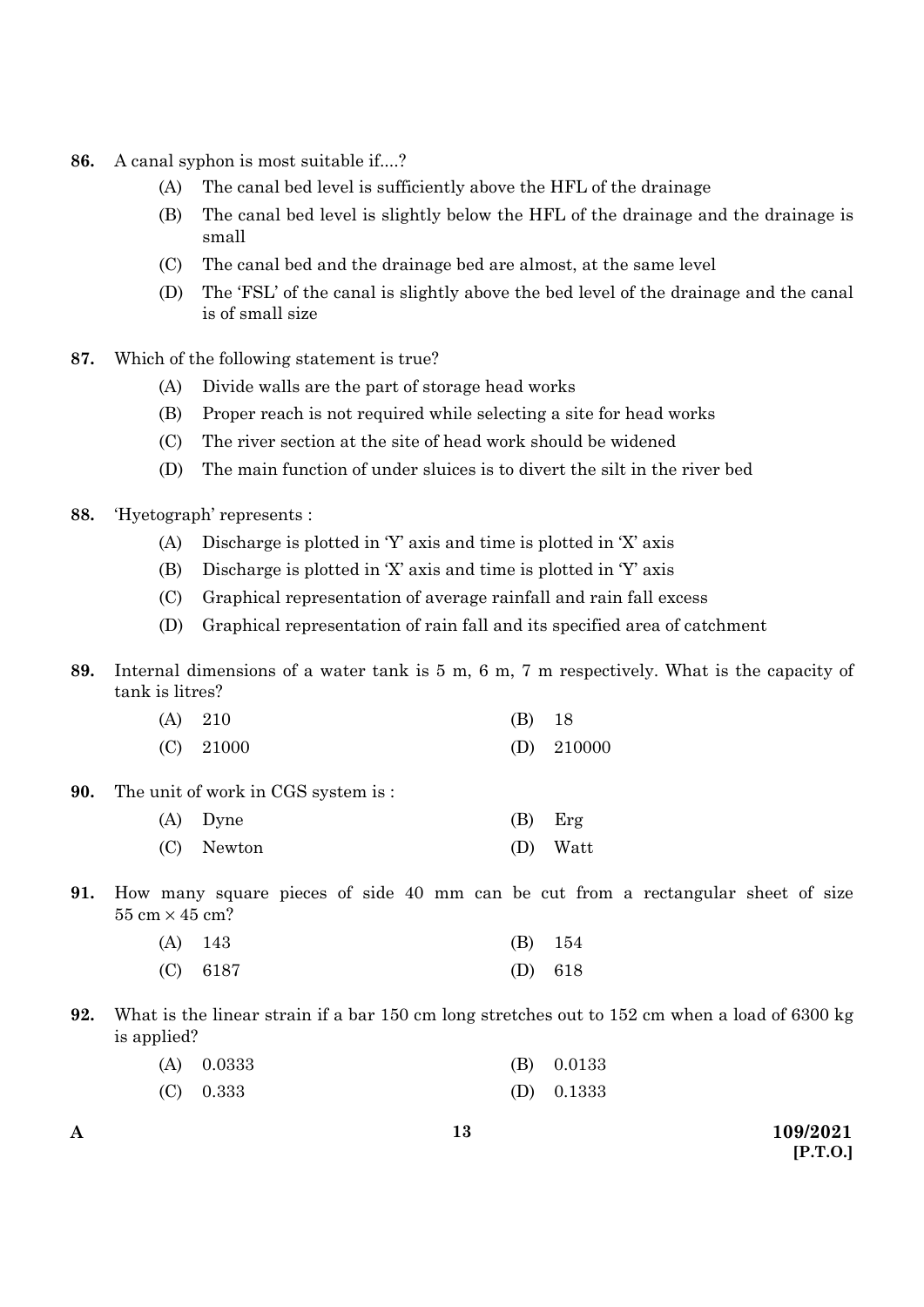**93.** The sum of circumference and diameter of a circle is 116 cm. The radius of the circle is:

| $(A)$ 14 |             | $(B)$ 28 |             |
|----------|-------------|----------|-------------|
|          | $(C)$ 15.97 |          | $(D)$ 19.36 |

**94.** A machine displaces a load of 150 kg through a distance of 0.4 m, when an effort of 20 kg acts through a distance of 5 m. The percentage efficiency of the machine is :

|        | $(A)$ 0.6359 | $(B)$ 75 |  |
|--------|--------------|----------|--|
| (C) 45 |              | (D) 60   |  |

**95.** A vehicle starts from rest and attains a velocity of 50 km/hr in 20 sec. Its acceleration is  $\frac{m}{s^2}$ .

| $(A)$ 0.6944 | $(B)$ 2.5 |              |
|--------------|-----------|--------------|
| $(C)$ 0.7539 |           | (D) $0.9357$ |

**96.** The ratio of change in dimension to the original dimension is called :

| (A) Linear dimension | (B) Lateral dimension |
|----------------------|-----------------------|
| $(C)$ Strain         | (D) Stress            |

**97.** A boy of mass 50 kg runs up a staircase of 45 steps each having 15 cm height in 9 sec. Then the power in KW is :

| $(A)$ 367.8   | $(B)$ 0.3678 |
|---------------|--------------|
| $(C)$ 36787.5 | $(D)$ 36.787 |

**98.** A beam which is rigidly fixed at one end and free at the other end is called :

| (A) Simply supported beam | (B) Overhanging beam |
|---------------------------|----------------------|
| (C) Cantilever beam       | (D) Built in beam    |

**99.** Area of a regular hexagon of side 8 cm is –––––––––––– cm2 :

- (A) 164.28 (B) 166.28
	- (C) 136.74 (D) 165.9

**100.** A load of 1 Tonne is lifted by an effort of 250 kg. Then the Mechanical Advantage is :

- (A) 200 (B) 50
- (C)  $5$  (D)  $4$

**109/2021 14 A** 

————————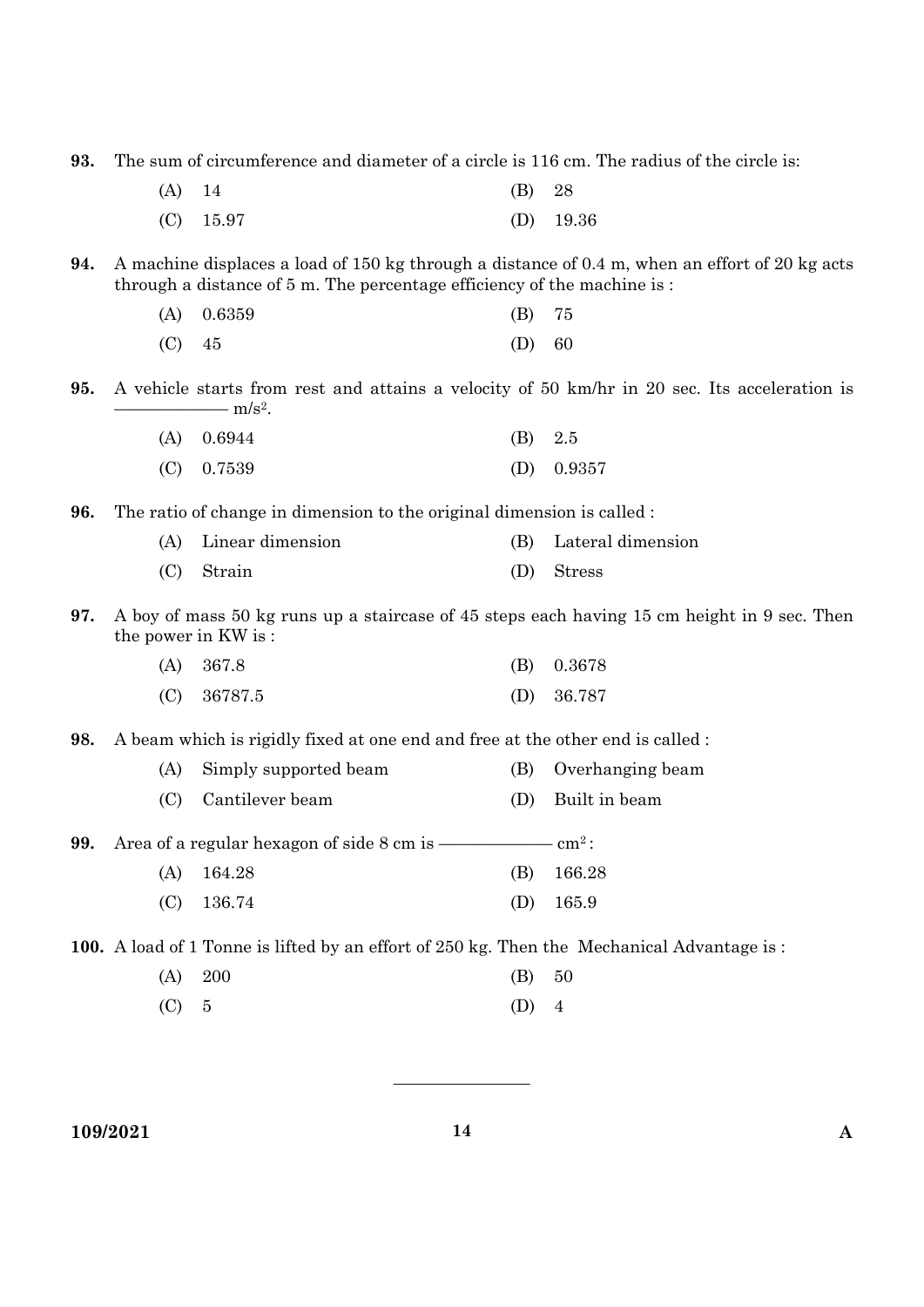## **SPACE FOR ROUGH WORK**